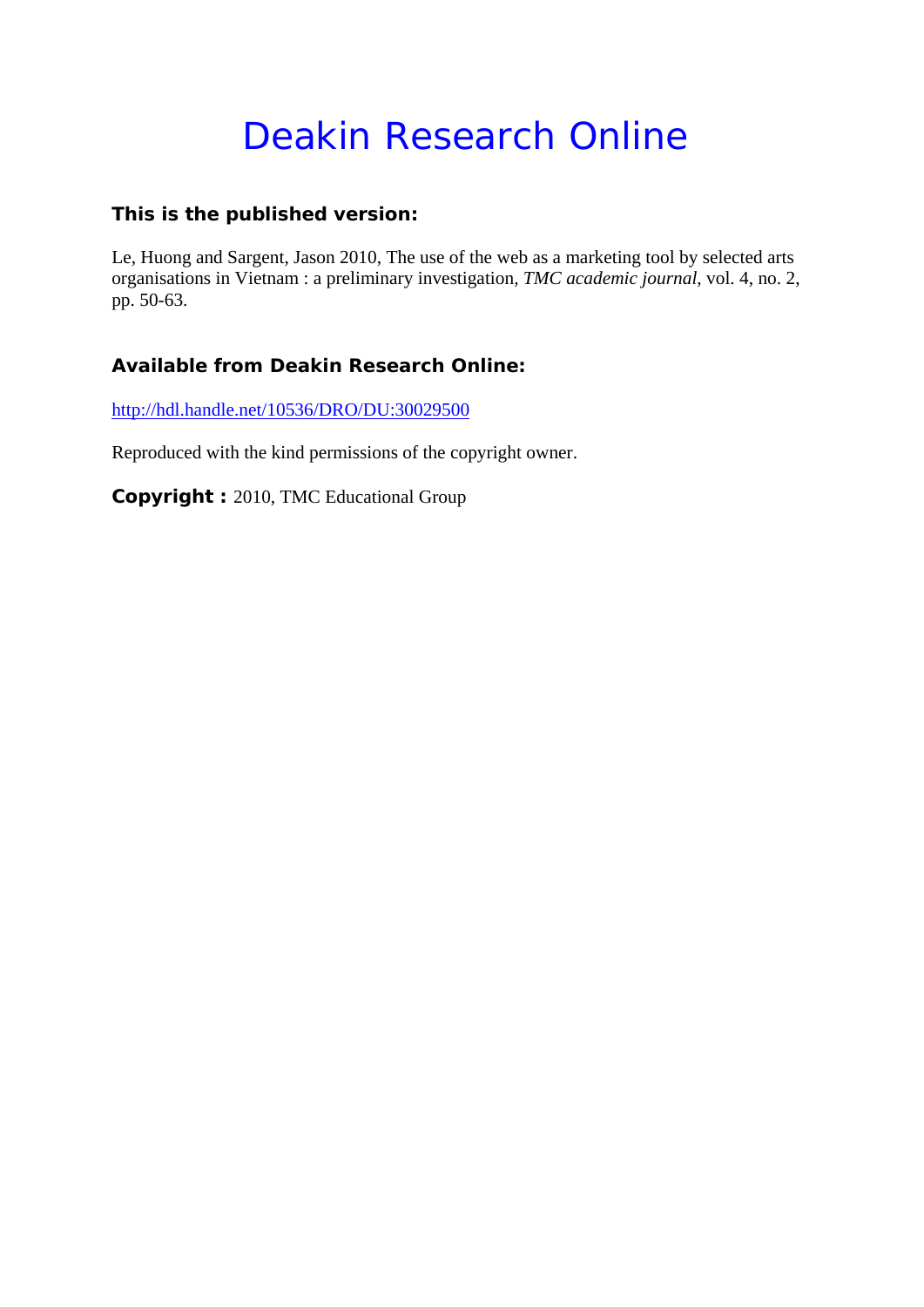# **The Use of the Web as a Marketing Tool by Selected Arts Organisations in Vietnam: A Preliminary Investigation**

# **Huong Le**

Deakin University

# **Jason Sargent**

Deakin University

### **Abstract**

This paper presents exploratory findings into the use of the web as a marketing tool by arts organisations in Vietnam. The uniform resource locators (URLs) of Vietnamese arts organisations listed in the cultural profiles category of the directory of Vietnamese Cultural Organisations/Departments created by Visiting Arts (UK) for the Ministry of Culture, Sport and Tourism, Vietnam (MCST) (formerly Ministry of Culture and Information – MOCI) were accessed. 17 of these websites were 'live' at the time of the study and were evaluated to determine current levels of marketing functionality utilised within the sites. The findings of the evaluation were analysed from the perspective of the four elements of marketing mix (price, place, product and promotion). The study found that all 17 Vietnamese arts organisations analysed were less sophisticated in the usage of the web as a marketing tool compared with their Western counterparts, and that such organisations' websites contained basic information catalogues and contact details but had limited multimedia functionality. The implications to audience development will be explored further through a survey with stakeholders of the 17 arts organisations in Vietnam as a future research stream.

NB: The terms 'web' and 'Internet' are used interchangeably in this paper.

**Keywords**: Electronic marketing, arts marketing, audience development, Vietnam, arts organisations.

#### **INTRODUCTION**

The operations of arts organisations globally have been impacted by changes in culture, economy, and technology. Not surprisingly, many arts organisations need to increase their repertory diversity toward a mix of more commercialised and higher quality artistic products to maintain and attract new audiences. With developments in technology, the online environment becomes an essential platform not only to bring art products to audiences but also to build relationships and to communicate with those audiences and other arts sponsors.

This paper aims to explore Internet arts marketing by using a sample of Vietnamese arts organisations. This study is the first phase of a larger project which investigates emarketing activities by arts organisations in Vietnam from both audiences' and art managers' perspectives to see which marketing activities on-site and functionality of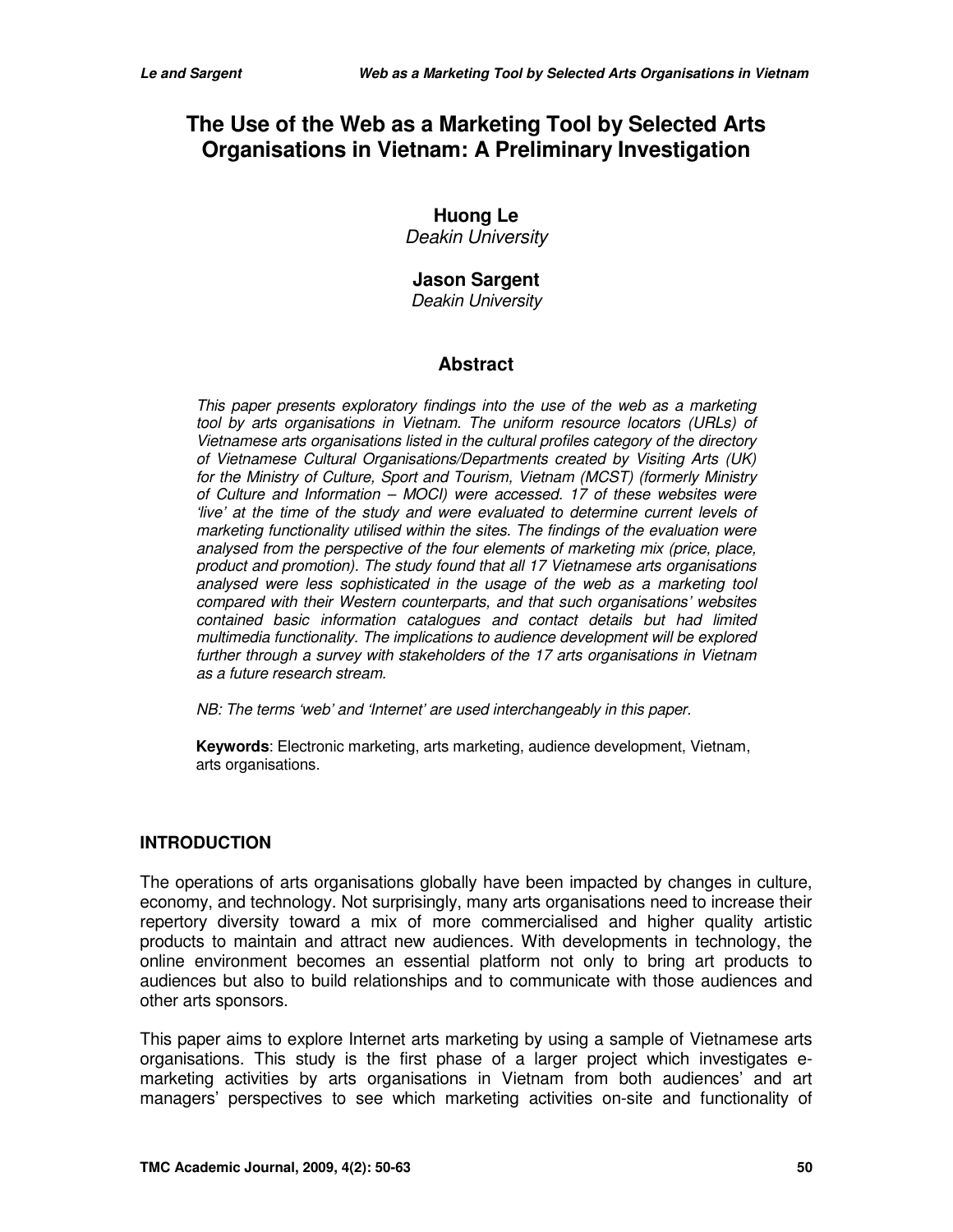organisation's websites will most affect Vietnamese audiences' decision to attend arts events. To broadly explore Internet arts marketing by Vietnamese arts organisations, this paper will only present findings from the first phase of this study and provide a current snapshot of the use of the web as a new marketing tool by Vietnamese arts organisations. In a deeper investigation, we also measure levels of readiness of Internet marketing for audience development in Vietnam. To reach this end, an evaluation of the websites of 17 arts organisations in Vietnam (nine performing arts organisations, seven art museums and one circus company) was conducted using an adapted website functionality model whereby marketing aspects of the overall model became the focus of the analysis. We conclude with implications and recommendations on the use of e-marketing strategies for the Vietnamese arts organisations sampled that will drive the next phase of this broader study looking at the role of online marketing toward audience development in the current context in Vietnam. This current study will contribute to arts marketing literature within the context of Asian developing countries.

#### **ARTS MARKETING AND AUDIENCE DEVELOPMENT PRIOR TO AND POST ECONOMIC REFORMS IN VIETNAM**

After national government instigated economic reforms in 1986, the Vietnamese arts and culture sector has been faced with transforming from being almost fully subsidised by the government into self-financing organisations in accordance with a new policy of socialisation (the Vietnamese term is xa hoi hoa – somewhat equivalent to privatisation, but within a socialist environment – calling for diversified financial support/investment for the cultural sector in Vietnam) (Lidstone & Doling, 2000). In the new context, many arts organisations in Vietnam have struggled to find markets in a more competitive environment where popular music and films, often from abroad, now take up larger amounts of cultural space.

While marketing and audience development have become very important tools to bring the artistic products of performers and organisations worldwide to a wide range of audiences and subsequently to increase organisational revenue, they are contextually new concepts in Vietnam (Visiting Arts, 2001). Since  $xa$  hoi hoa, many major and medium arts organisations [all of them state-owned enterprises] (Countries and Their Culture, 2007) in major Vietnamese cities have made their first tentative attempts to use marketing in order to develop their audiences. Marketing activities have become important for the sector by significantly improving the matching of cultural achievements of performers and organisations to audiences' tastes, as well as increasing financial viability in Vietnam's transition to a market economy.

Prior to economic reforms in 1986 and several years after that, Vietnamese arts organisations, to a great extent, relied critically on government subsidies. This reliance was passed down from the old subsidised economy, and can be illustrated in the quote, 'If we have government funding, we have performances, and without government funding, no performances' (Hoang, 1993, p. 62). This shows the limitations of non-active and nonflexible management modes rooted in the apparent certainties of the subsidised era, when arts organisations only worked within available state funding. The term and perception of audience development and arts marketing, therefore, did not even exist in that subsidised mindset. Further, a limited range of entertainment and performance options meant it was not necessary either for building audiences, meeting their various demands towards service quality or raising concerns for organisational income.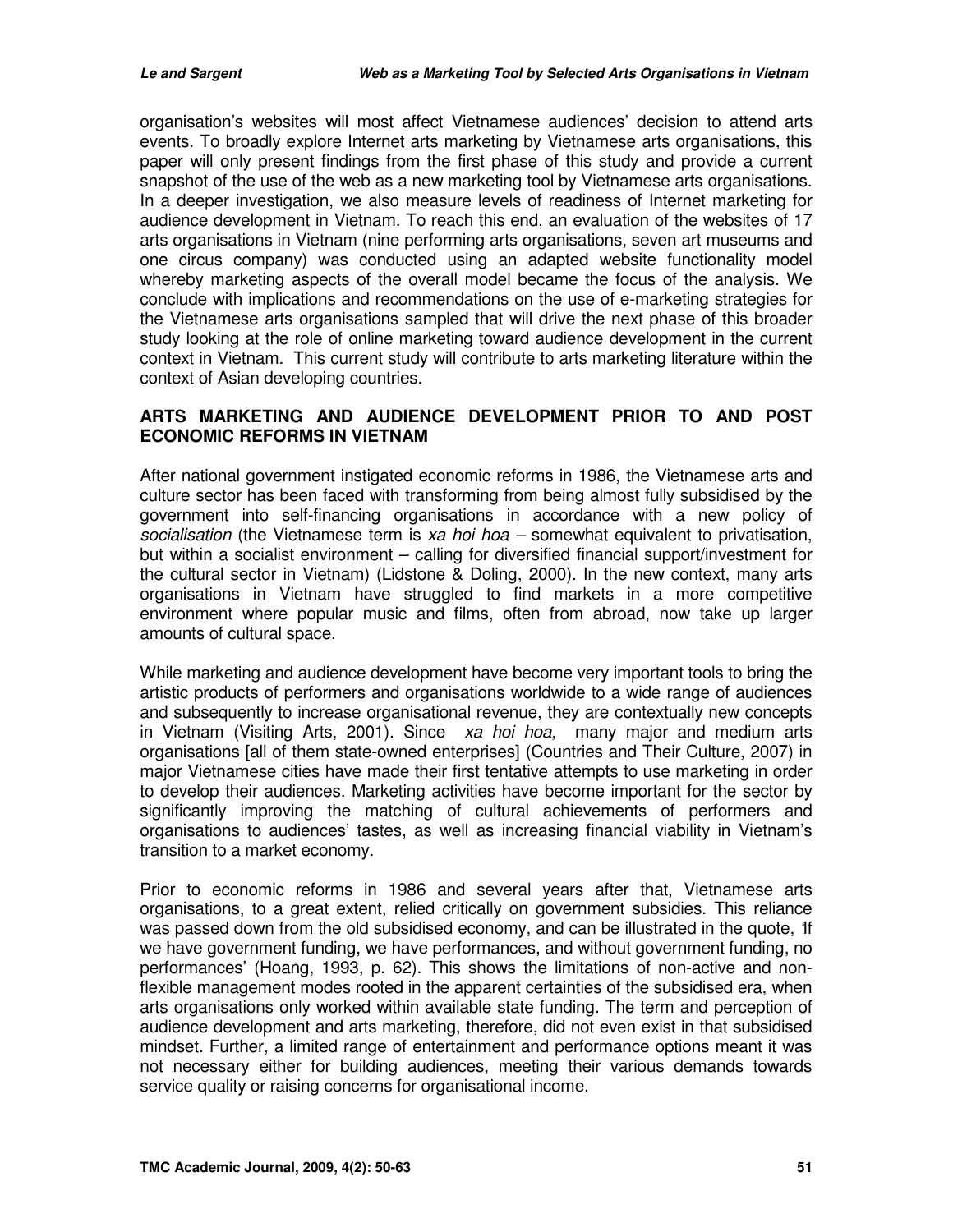This situation has gradually changed since mid 1990s. Open policies and the emergence of the private sector have provided a greater opportunity for the operations of the performing arts sector in Vietnam. In this new market context, the funding structure for state-owned arts organisations often consists of not only government funding and ticket sales but also private sponsorships. While government funding during the 1990's varied depending on the art-form, this amount remained quite limited and even declined (Hoang, 1993; MOCI, 2001).

The policy changes and subsequent shift in market context underscore the necessity for marketing of the arts in Vietnam and the development of a much stronger audience base both on-site and online. Some may argue that this is why it is important to conduct research on using Internet marketing to build audiences in a developing country such as Vietnam, where people's level of computerisation is much lower than that of developed countries. Internet usage has been spreading quickly in many cities in Vietnam, particularly among young people and Vietnam has become a popular tourist destination in recent years (with about 4,253,740 arrivals in 2008) (Vietnam Tourism, 2009), and has a growing number of foreign companies with foreign workers/expatriates. Many art-forms (i.e. water puppetry and Vietnamese traditional music) have been able to find a new market by attracting visits to performances by these foreigners seeking authentic Vietnamese arts performances. To accommodate this need, more Vietnamese arts organisations have their websites partly available in both Vietnamese and English, some even in other languages such as French and Russian. While some popular or commercial performing arts often have advantages in attracting audiences, building audiences to attend high arts (such as operas, ballets) and Vietnamese traditional performing arts and art museums, however, has proven to be most challenging irrespective of sophisticated audience development strategies. While there is an increasing need for using online facilities to market various arts segments, (particularly advanced Internet marketing), there has been limited prior research conducted to explore this area.

An application of strategies in audience development and marketing including e-marketing is challenging in Vietnam for a number of reasons. A major concern for arts organisations in the current context is the availability of entertainment offerings to audiences which significantly impact audiences' choices on what to do for their leisure time. Further, given that knowledge in e-marketing by the operational actors (arts managers) is still at the beginning stage and ad hoc based, Vietnamese arts managers often blame limited funding as the main obstacle to developing good marketing plans, arguing that they already knew and applied audience development strategies for their organisations (Le, 2005). This indicates attitudinal obstacles to applying modern and active marketing activities both onsite and online by arts organisations in Vietnam. In addition, government cultural policies in the 2000s still dominantly focus on ensuring artistic quality (MOCI, 2001). This demonstrates the trend towards traditional product-oriented rather than the current customer-oriented view, whereas Western arts organisations acknowledge the significant role of customer orientation in their missions when government funding alone is inadequate for their financial security (Rentschler, 2002).

The above facts indicate that arts managers' perception towards arts marketing would benefit from participation in appropriate training. More importantly, application research in this area should be conducted in the Vietnamese context rather than just having arts managers learn from Western books or reading/training manuals alone.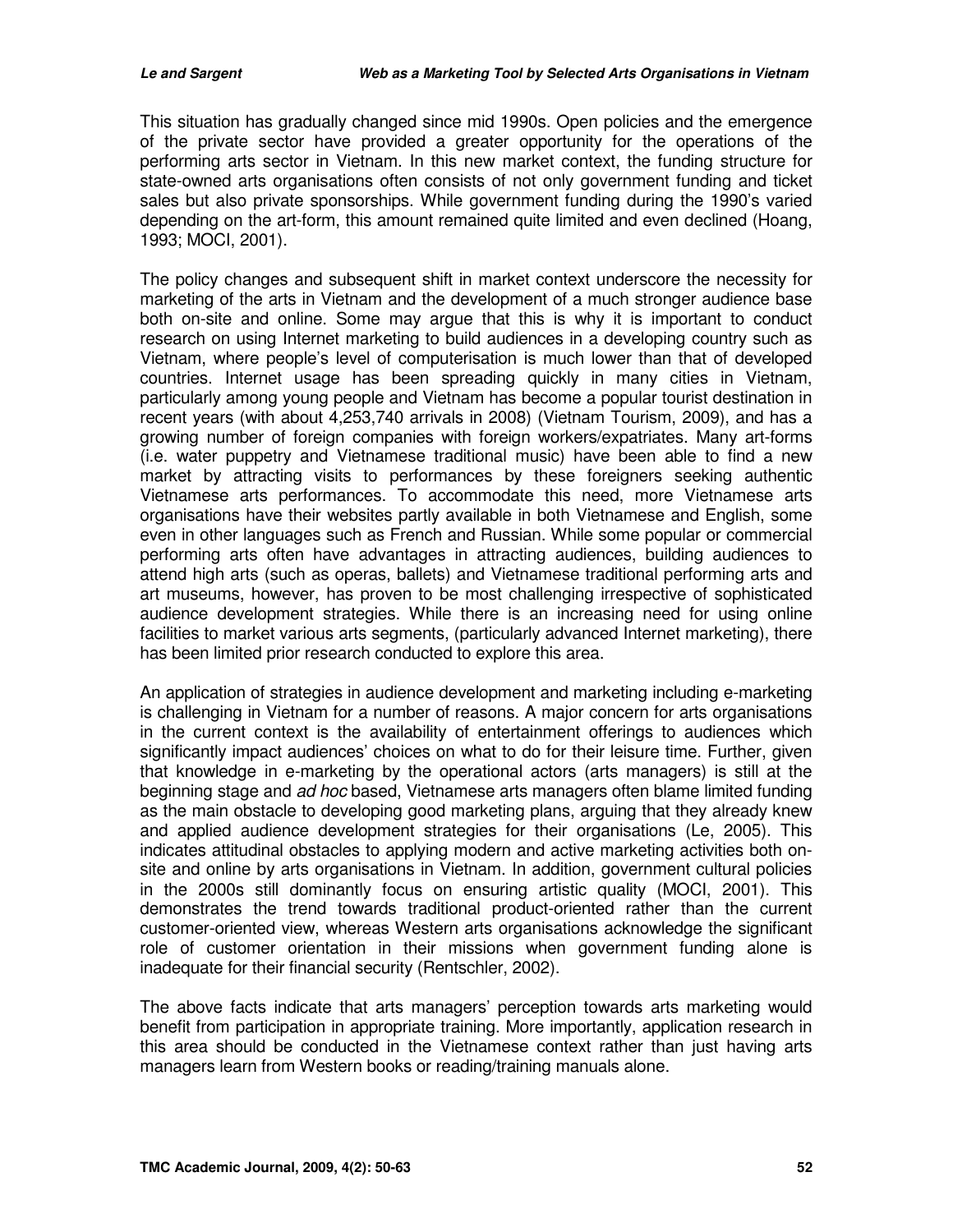#### **ARTS MARKETING, INTERNET MARKETING AND ARTS ORGANISATIONS**

Increasing attention to arts marketing is reflected in numerous publications. In a review of 171 arts marketing articles published over a 25-year period (1975–2000), Rentschler (2002) indicates that the emphasis given to arts marketing in recent years reflects the competitive pressure on arts leaders to increase the number of audiences and, ultimately, their box office revenue.

Complex arts organisations nowadays acknowledge the significant role of public support and customer orientation. Kotler (2003) points out that due to digital revolution, consumers today have greater buying power, a greater variety of available good and services, a great amount of information about anything, and a greater ease in interacting and placing and receiving orders and an ability to compare notes on products and services.

Similar to other businesses, using the Internet for marketing has become an important tool for arts organisations to provide arts consumers with appealing information, when and where audiences require it. While the choice of types of entertainment is increasingly diverse, the more sophisticated, accessible and communicative an organisation's website is, the more likely it facilitates audiences in their decision-making process. The ability to provide a visual context is important for many artists and arts organisations. The web offers an unprecedented opportunity to showcase organisational promotions, histories, product details as well as acting as a support medium allowing for mixed media promotion (Dann & Dann, 2001). For museums, for example, the Internet has enabled greater access to information and objects in a visual sense than ever before. As a result, museums can now attract virtual audiences beyond the number of on-site visitors (Trotter, 1998).

The task of audience development is to improve access to the arts for a wide range of people, not just those who are already committed attendees (Hill, O'Sullivan & O'Sullivan, 2003). Hill *et al.* (2003) state that audience development requires the arts to be made more accessible to the public in various ways including physically, geographically, socially and psychologically.

'It's no longer enough for marketers to know what it takes to drive traffic to their website. Marketers must learn the opportunities and challenges of leveraging Really Simple Syndication (RSS) to syndicate their content and distribute it to viewers' (Kenton, 2007, p. 1). RSS feeds are a web content syndication format that allows updated web content to be sent to users (subscribers to the feeds). Therefore, using the Internet is a practical tool in not only achieving audience development but also in maintaining effective interactions with audiences. However, research on using the Internet as a marketing tool in arts organisations conducted in a developing country context remains scant.

#### **METHODOLOGY**

#### **Data Collection**

This study's research protocol involved using a purposive sampling method to locate website addresses of Vietnamese arts organisations. This method is one in which the researcher identifies particular types of cases for in-depth investigation with the purpose being to gain a deeper understanding of types (Neuman, 2006). A total of 17 web addresses (also referred to as uniform resource locators – URLs) were sourced from the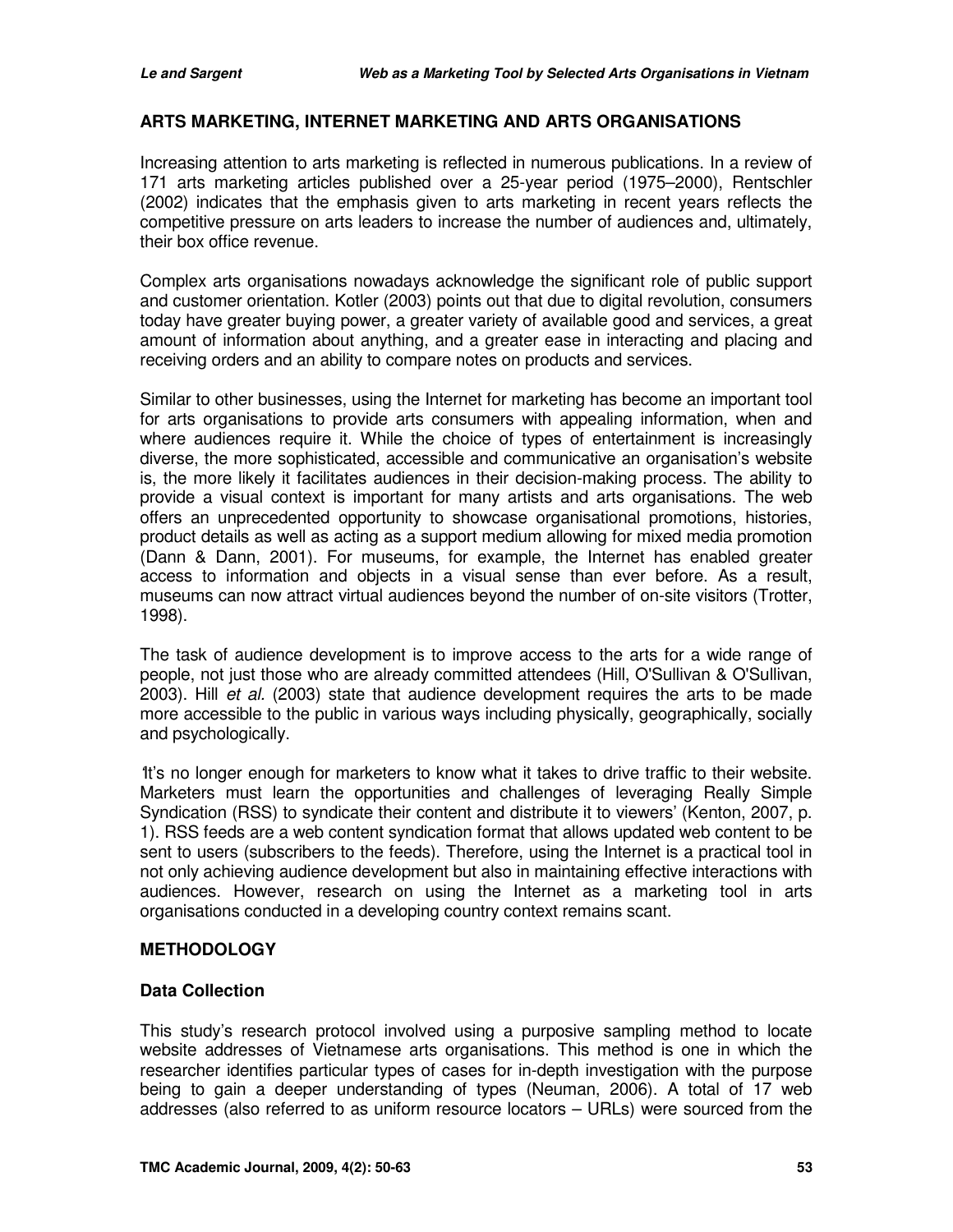cultural profiles category listed in the directory of Vietnamese Cultural Organisations/ Departments created by Visiting Arts (UK) for the Ministry of Culture, Sport and Tourism, Vietnam (MCST) (formerly Ministry of Culture and Information – MOCI) (Population Council, 2008; Visiting Arts, 2008). The sample size of 17 websites represents the whole population from the MCST Cultural Organisations/Departments category and consists of nine websites of performing arts organisations, seven of museum organisations and one of a circus organisation. The selection of a range of geographical locations for each organisation was not a factor for consideration among the sample for which the researchers had any control over as the MCST had previously grouped the organisations.

All but one of the performing arts organisations and the circus organisation were based in Hanoi, the Vietnamese capital; the remaining organisation was based in a northern province. Of the seven museum organisations, six were based in Hanoi and one was in Ho Chi Minh City. Three web addresses of the performing arts organisations and one museum organisation failed to link to the indicated website (broken link or website no longer in existence) (See Appendix B for a complete list of performing arts and museum organisations' names and web addresses used in this study).

Although most of the websites provided text in both Vietnamese and English (some even multilingual) and although the researchers visited both Vietnamese and English sites, the evaluation of all websites was conducted using the version that used the Vietnamese language. This decision was based on the fact that the Vietnamese pages of each site provided much more comprehensive descriptions of their organisation's activities and product offerings. Yet, where appropriate, the researchers made a brief comparison between the Vietnamese and the English sites to see if they were the same, as foreigners are important audiences for the arts organisations.

The websites were evaluated by adapting the extended Model of Internet Commerce Adoption (eMICA). The Model of Internet Commerce Adoption (MICA) was proposed by Burgess and Cooper as a multi-stage, multi-level model used for the classification of business adoption of Internet commerce in the manufacturing industry (Burgess & Cooper, 1999). The extended model (eMICA) adds layers within each level to accommodate 'complexity and functionality' (Burgess, Cooper & Alcock, 2001). The underlying principle proposed by eMICA is that as an organisation's website progresses through stages from Promotion, to Provision, through to Processing, the levels of interactivity and functionality increase by association. However, it should be noted that by no means does the model suggest that an organisation that is ranked at a higher level/stage according to the model is better than an organisation which is ranked at a lower level. The ranking position should be taken into account with an overall analysis of the functionality of that organisation to see if the website is meeting the business marketing needs of the organisation.

eMICA was adopted for this study by focusing on functionality related to marketing rather than Internet commerce adoption per se which is only a very small component of the overall eMICA. The authors readily acknowledge that the process of evaluation and ranking of an organisation's website using eMICA is subjective as determining which stage and level an organisation falls into can at times be ambiguous as eMICA is an accumulative function model; that is, an organisation ranked as being located in stage 2 level 2 of the model has components of all preceding stages and levels. Despite these drawbacks, the model has been previously utilised, to classify organisations based on Internet functionality (including marketing functions) in studies on websites of regional tourism organisations in Australia, New Zealand, Chile and the Asia-Pacific (Burgess et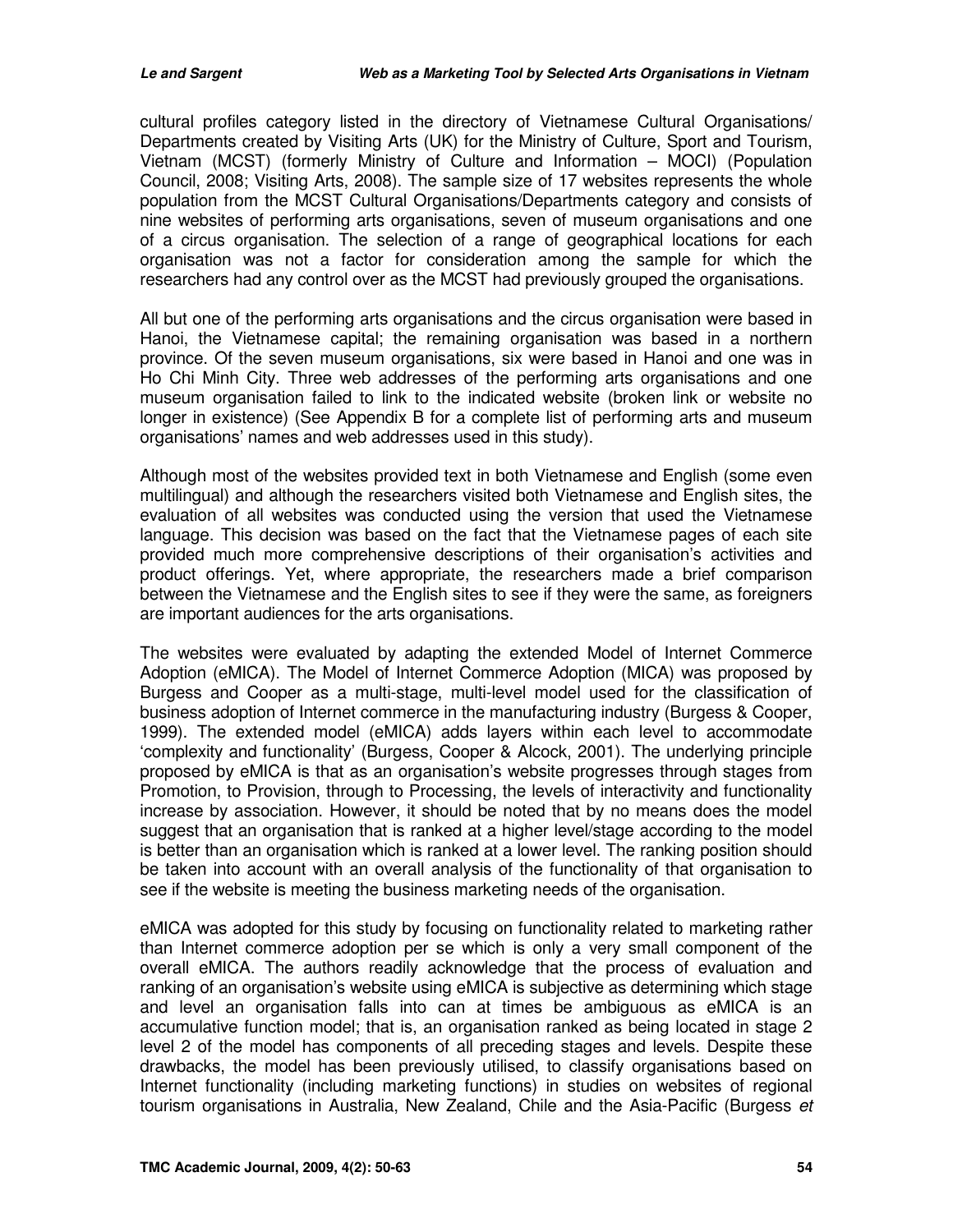al., 2001; Doolin, Burgess, Cooper & Alcock, 2001; Burgess, Cooper, Cerpa & Sargent, 2005), Australian superannuation funds (Gerrans, 2003), the Australian wine industry (Davidson, 2004) and travel agencies (Lin Zhou & Guo, 2008).

eMICA is particularly useful in analysing an organisation's website from a marketing perspective by focusing on marketing functionality. This approach is taken for this study, and the adopted eMICA model is shown in Appendix A.

#### **Data Analysis**

Content analysis was utilised for this study. The researchers used Patton's definition of content analysis as 'any qualitative data reduction and sense-making effort that takes a volume of qualitative material and attempts to identify core consistencies and meanings' (Patton, 2002, p. 453). The content displayed on each page of the 17 websites was analysed by using a rudimentary coding system to evaluate the existence of a series of functionalities of each website in relation to its marketing activities.

The following section provides a deeper picture of the use of the web as a marketing tool with implications on marketing mix.

#### **INTERNET MARKETING: STAGES AND LEVELS OF VIETNAMESE ARTS ORGANISATIONS'S WEBSITES**

The findings of the first phase of this study reveal that despite Vietnam's transition into a market economy in 1986 (a decade before the emergence of the World Wide Web as a communications and marketing tool), Vietnamese arts organisations are lagging behind their Western counterparts in exploiting opportunities to improve audience development through the adoption of the Internet as a marketing tool. This is evident when the content and functionality features of the websites of Vietnamese arts organisations are compared to western counterparts such as the Royal Melbourne Philharmonic Orchestra (http://www.rmp.org.au/), Royal Ballet (http://www.ballet.co.uk/royalballet/index.htm) or the museums of the Smithsonian Institute (http://www.si.edu/museums/). From a base of approximately 137 performing arts organisations in Vietnam in 2000, none had a website to promote their artistic activities (Le, 2005). By 2008, this scenario had improved based on the generalisability of the sample used in this study with 10 out of 12 major or medium state-owned performing arts organisations having developed a web presence.

Figure 1 presents eMICA evaluations of the sampled Vietnamese arts and museum organisations in this study. It shows that all organisations' websites provided basic information (Stage 1/Level 1 – Promotion). As eMICA is an accumulative function model, this is indicated by the first categorisation of any website from the sample being located at Stage 1/Level 2 of the model. Delineation becomes evident as progression is made through the stages and levels of eMICA. Several arts organisations in this evaluation have reached as high as Stage 2/Level 3 (33%) and the majority sit comfortably in Stage 2/Level 2 (33%) of the adapted eMICA. Websites of organisations at these stages and levels exhibit specific functionality described in Stage 2/Level 2 and 3 but also possess much of the marketing functionality of lower stages and levels such as company name, physical address, contact details, area of business, basic product catalogue, links to further info and online enquiry form. What was noticeable though is that no performing arts or museum organisation in the sample had incorporated any functionality criteria to be classified at Stage 3 of eMICA (transaction processing). While this finding begs the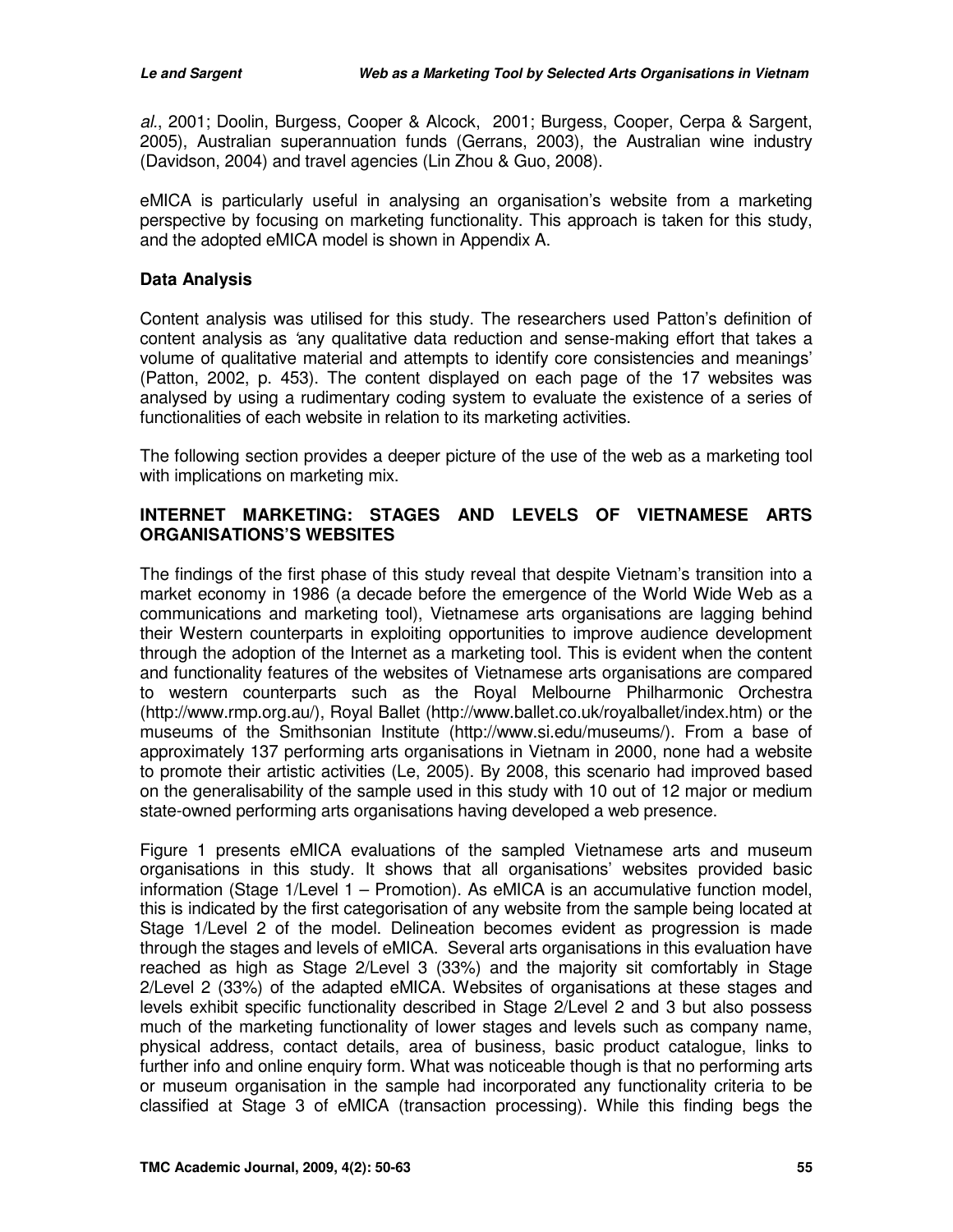question "Why not?", the implication of an organisation failing to reach stage 3 is not considered critical because of the total lack of any of the arts organisations that was able to reach level 3.



**Figure 1: eMICA Website Evaluation: Vietnamese Performing Arts and Museum Organisations** 

If the total sample organisations successfully deploy the Internet for marketing activities that align with their business needs, then an organisation may sit at any stage/level comfortably without any need to incorporate transaction processing functions. However, the implication may become critical as soon as one or more of the organisations adopt transaction processing (online purchasing of tickets and gift shop items for example) to leverage on competitive advantage over others by aligning e-commerce with marketing opportunities to improve audience development.

From a culture and development perspective, it was no surprise that no arts organisation in this study had (secure) online transaction or order status and tracking. Several reasons may be attributed to this scenario, including the level of broad societal economic development, the uncommon use of credit cards and other forms of online transactions in Vietnam, and the level of computerisation of organisations particularly in relation to security, privacy and confidentiality which may not be strictly controlled by the government. This general finding requires greater analysis and further research to determine if the cultural and economic context or current levels of security and trust of e-commerce within the socialist republic of Vietnam are factors. This will be revealed in phase two of the longitudinal study through the use of in-depth interviews with arts managers and an audience survey.

#### **ARTS MARKETING AND INTERNET MARKETING: PRELIMINARY IMPLICATIONS**

Hill *et al.* (2003) state that the objective of marketing activity is to enhance the value of exchange processes or somewhat as mutual commitments in term of emotion, artistic

Note: PAO = performing arts organisations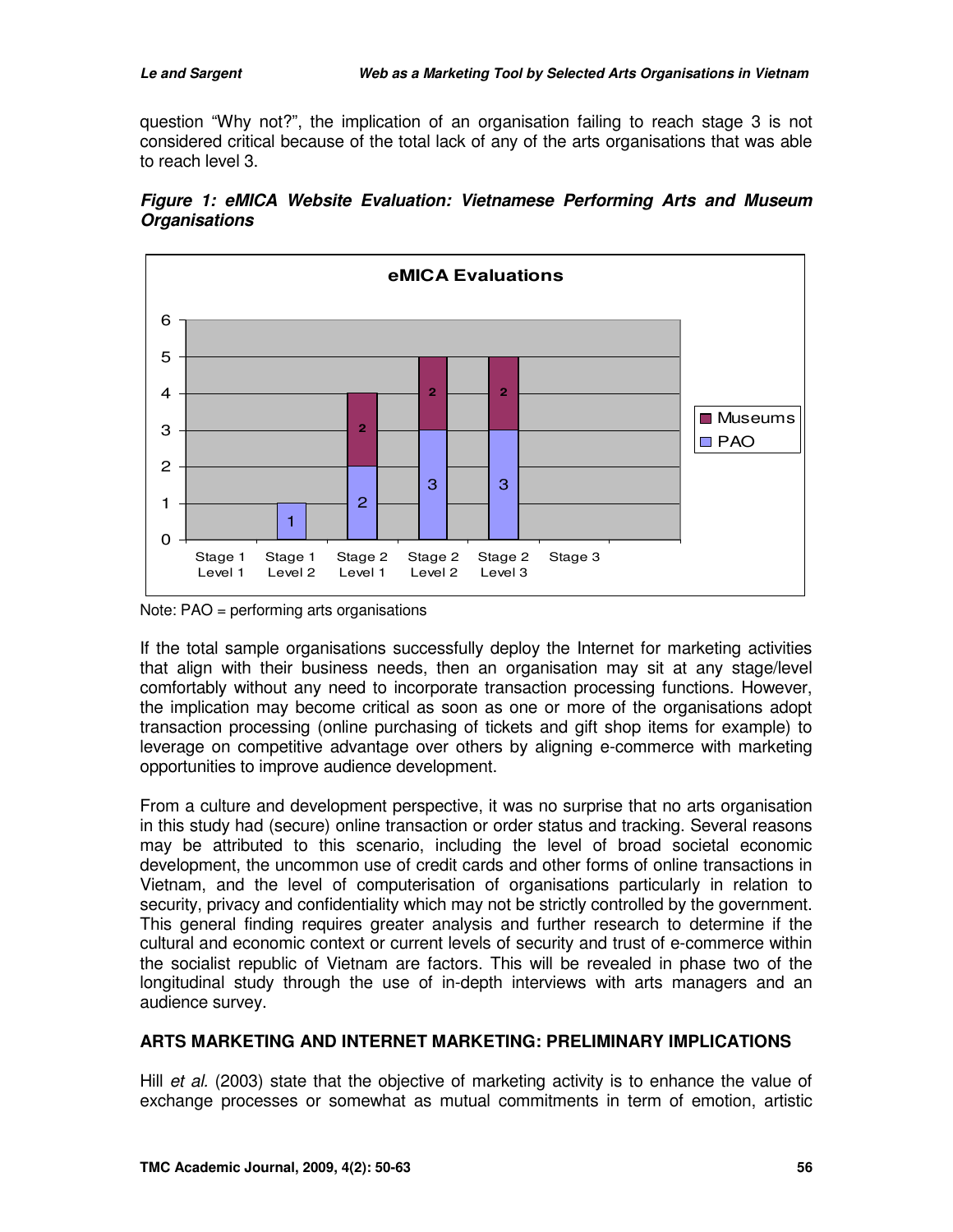production, time and money between arts organisation, and artist and audience. We can see the attempt to use both onsite and online marketing to develop audiences by Vietnamese arts organisations. Given that using the Internet for marketing is one part of the marketing activities of an arts organisation, it is necessary to optimise this tool for audience development. In particular, Vietnam is a large market (with about 84 million people) in which the youth (ages 10 to 24) account for approximately one-third of the population (Population Council, 2008). Generation Y members in Vietnam (particularly those who are living in cities) are adept computer users.

Through a preliminary investigation of Internet marketing activities of arts organisations in Vietnam, some implications for the marketing mix towards audience development and service quality are discussed below.

#### Pricing and income generation

While all museums clearly set entry ticket prices on their website, there were only a few performing arts organisations that indicated performance ticket prices for their concerts/plays. Pricing policy has an important role in determining levels of sales revenue with arts consumers often preferring a choice of prices to be able to get the best value seats (see Hill *et al.*, 2003). Therefore those organisations having ticket prices on their websites should provide a range of prices for customers to choose but fail to do so nor do they provide concessionary/discounting pricing policies for some market segments which is particularly important for senior citizens and student visitors. The question of whether Vietnamese arts organisations have pricing policies and apply them in line with other marketing mix needs further investigation in the next stage of this research.

As previously mentioned, at the time of the study, no arts organisation in Vietnam used online transactions, booking or subscription for local, national or international arts consumers. Furthermore, there was no online mechanism for a sponsor or donor to make donations. These findings are similar to those of a study of 26 museums and galleries in ten Asian countries (excluding Vietnam), Liew and Loh (2007) where it was found that online museum and retail shops were almost non-existent.

Proper pricing strategies online or offline appropriate to the Vietnamese context could be used by arts organisations as a price competitive advantage to optimise audience/ attendee development over competitors. Some strategies that Vietnamese arts managers could consider include price levels set out depending on the venues/places or types of events and of course cost of the production; concessions for students and pensioners; ease of methods of purchasing tickets including online transaction, mail or phone; discounts for season subscriptions, late availability and group booking; and same prices for foreigners and Vietnamese people rather than more expensive ticket price for foreigners. In practice, tickets were often sold out to traders before reaching arts consumers. Therefore, consumers often have to purchase tickets in much higher prices.

#### Place

Although the physical addresses of Vietnamese arts organisations are often found on their websites, information on how to get there or maps for non-local consumers are not given. Updated information on upcoming touring concerts/performances on the websites for arts attendee from different cities in Vietnam is also essential.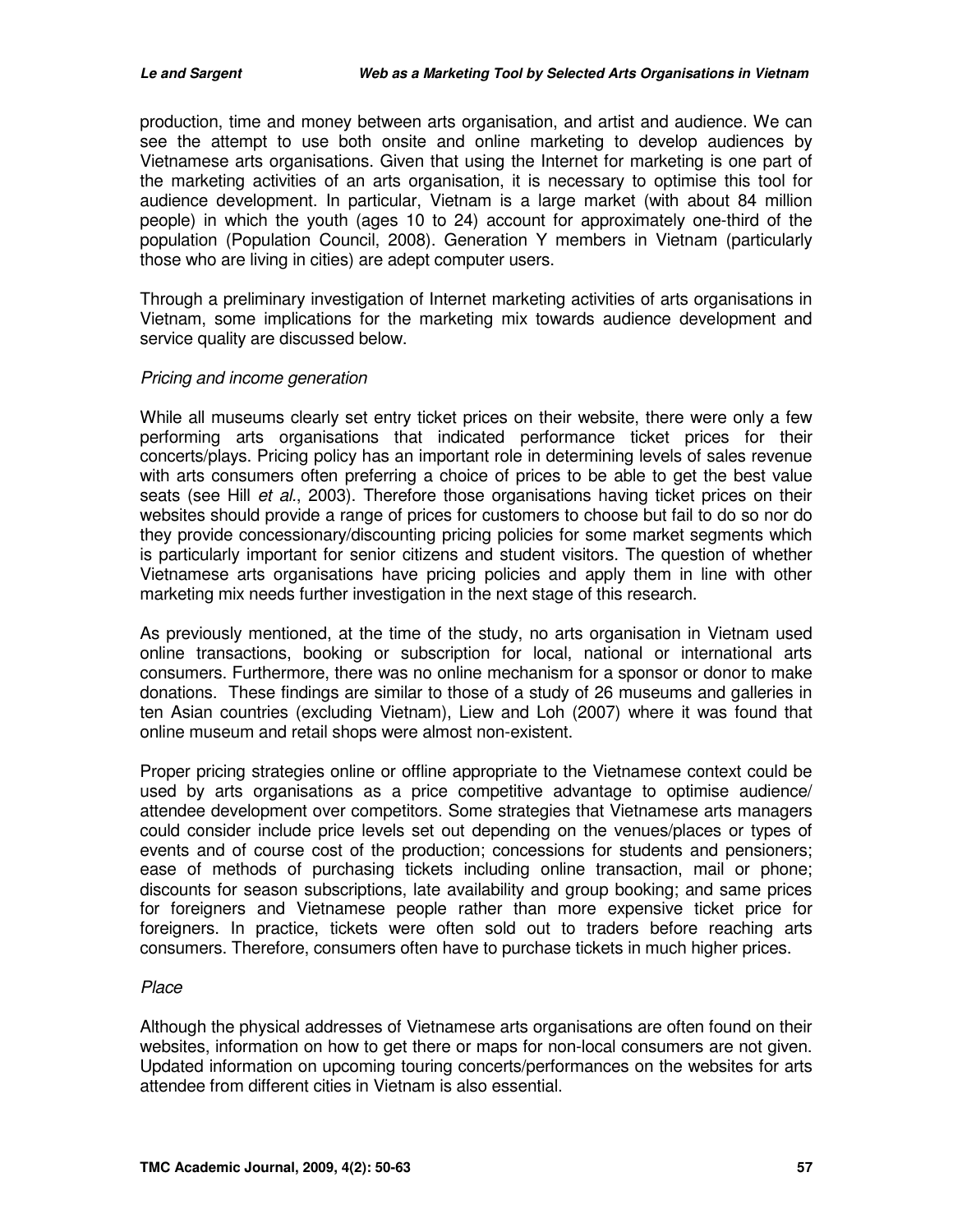#### **Product**

Although all the websites evaluated present visually appealing pictures of their arts programmes, particularly theatre productions and puppetry performances, more details such as accurate and updated calendars with information on whole year and coming year performances/exhibitions and touring performances are needed so that arts goers can select a bundle of shows or a package in their preferred time. Very few organisations currently provide such information. This hinders audiences in making decisions when and where to spend their leisure dollars. While using both English and Vietnamese languages on a site is a good feature of all websites of performing arts organisations and museums in Vietnam, the organisations should provide more details of products in other languages equivalent to what is described on the Vietnamese pages. This will greatly facilitate and motivate a large number of foreigners working in Vietnam and overseas tourists in their choices of entertainment activities.

#### Promotion

As indicated, interaction and maintenance relationships with audiences are important aspects of audience development programmes. This is not yet found in the case of Vietnamese arts organisations' websites. No website in the study offered customer support programmes such as frequently asked questions (FAQs), discussion forums, (newsletter) subscriptions, and memberships, although several performing arts organisations (for example the Vietnamese National Symphony Orchestra) offer free concerts. We must note that some websites of the performing arts or museum organisations have headings of "FAQs" or "discussion forums"; nonetheless, they do not have the same content as their equivalents in Western websites. Building audiences via promotion on the web in a higher and more interactive level is needed besides other promotion strategies on-site of each arts organisation.

#### Other implications

Attention on the websites to encourage people with disabilities to participate in the arts is needed on websites of Vietnamese arts organisations. Indeed, there is no indication of any facility for people with disabilities to attend arts performances, while many arts organisations in Australia, for example, provide detailed facilities for people with visual and hearing disadvantages and wheelchairs.

In a different aspect, except for various pieces of news on the organisations' activities and achievements, there is no annual report/financial report published on the websites. We believe that this documentation is an important indicator for sponsors to make decisions on potential events to sponsor or invest, as well as for researchers to study the organisations. This must be a focal point for arts organisations in Vietnam in planning their future actions.

#### **CONCLUSION AND IMPLICATIONS FOR FUTURE RESEARCH**

This paper evaluated the websites of 17 arts organisations in Vietnam using an adopted modified website functionality model to determine the level of marketing functionality incorporated into each website. Findings were analysed from the perspective of the four elements of marketing mix (price, place, product and promotion) to enable implications to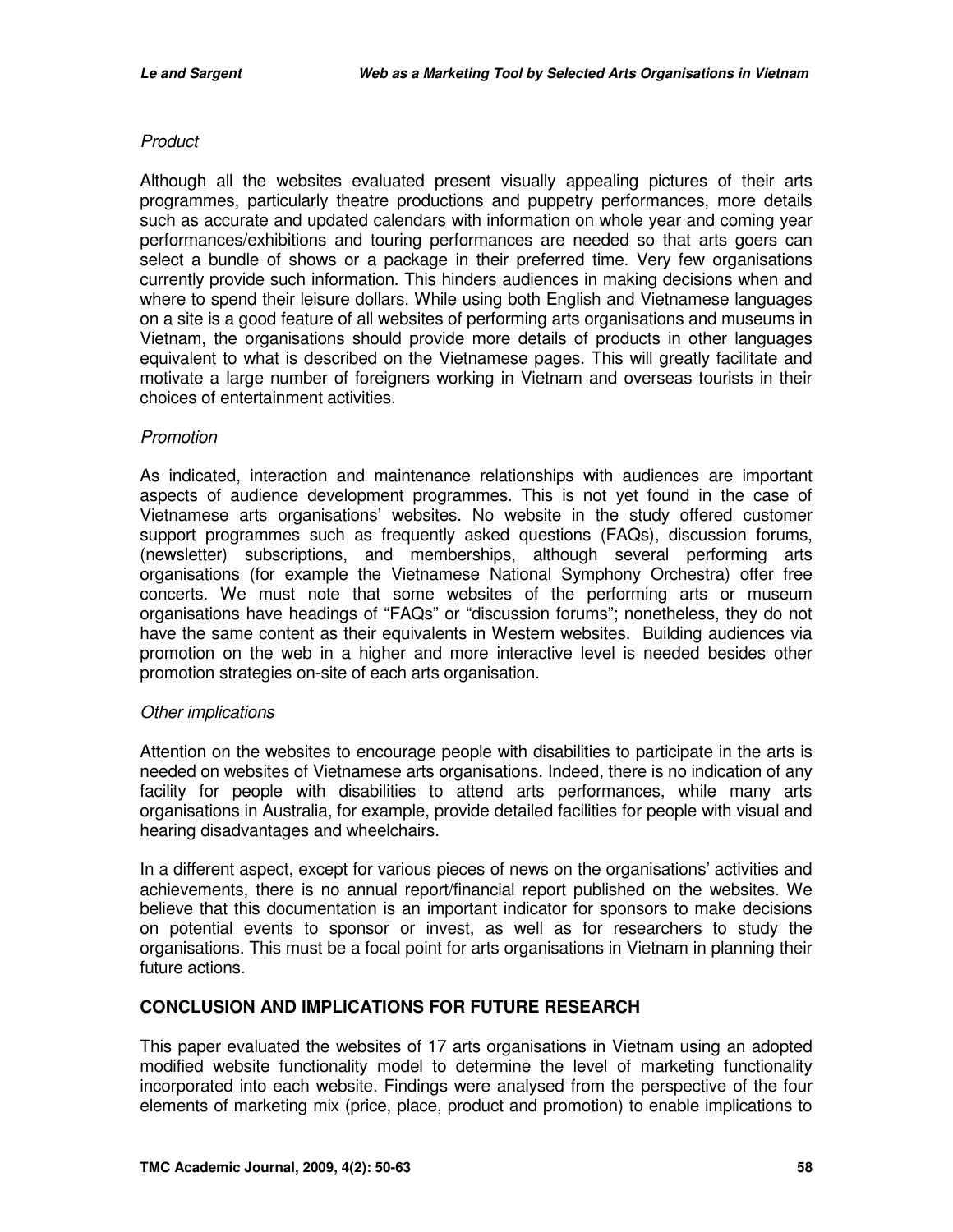be drawn and strategies put in place for arts organisations to improve their audience development.

Results indicated that although the websites of arts organisations in Vietnam exhibited marketing functionality such as basic information provision, they were not adequately sophisticated for the purpose of audience development. The possible explanation was that a limited state funding and uncertain sponsorships and knowledge in this area could not allow Vietnamese arts organisations to fully apply Western marketing strategies as well as sophisticated online marketing or audience survey. These findings indicated that applications of Western marketing strategies by Vietnamese arts organisations should be appropriate to the culture, available funding and current socio-economic conditions in Vietnam. Relevant training in online marketing is also essential.

A number of research questions emerged from the study will be investigated in future surveys. Questions of significance include understanding why performing arts and museum organisations are not utilising the functionality of their websites for marketing innovation, audience retention or audience development; which strategies have been used by arts organisations to deal with a lack of the above functionality of their websites; the role of the website in the decision-making process of the arts consumer; the importance of the alignment of an organisation's online marketing model with its traditional marketing strategies; the current budget for marketing online and onsite; and the importance of Vietnamese arts organisations' understanding of how to integrate their online marketing model as part of their overall marketing strategy.

The next stage of this study will be designed to answer these questions and build upon the contribution of this paper by proposing strategies for effective Internet marketing by Vietnamese arts organisations, using Australian e-marketing in the arts as benchmarks. Further research is also planned to propose an amended eMICA model to evaluate Internet marketing that suits arts organisations. This process will bring the eMICA up to date and focus on marketing aspects of website functionality to enable a simple yet effective evaluation tool to be applied to arts organisations' websites.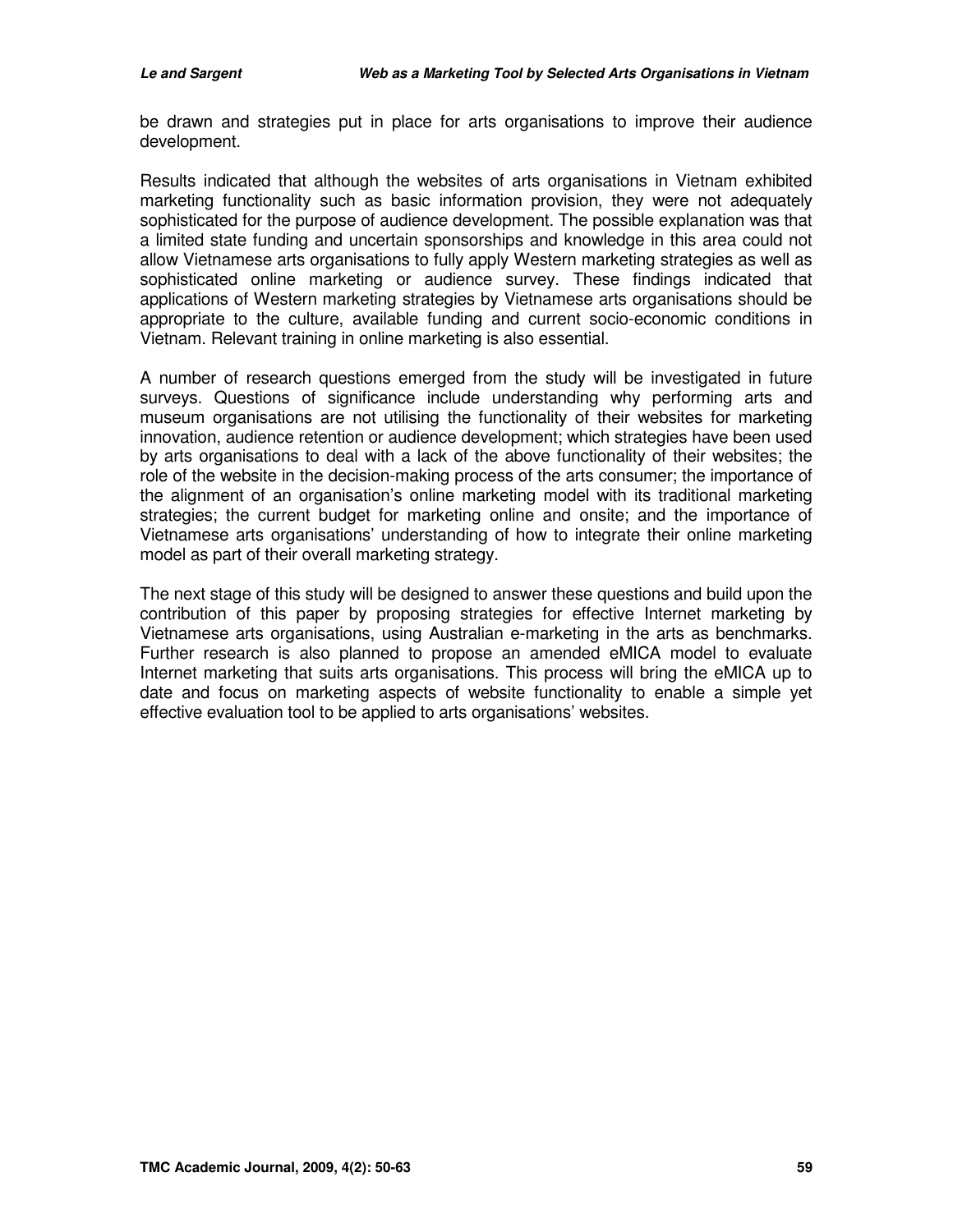#### **References**

- Burgess, L. & Cooper, J. (1999) MICA: A model for classification of business adoption of Internet commerce. Paper presented at the ICTEC 2000, Dallas, Texas.
- Burgess, L., Cooper, J. & Alcock, C. (2001) The Adoption of the Web as a Marketing Tool by Regional Tourism Associations (RTAs) in Australia. Paper presented at the Twelfth Australasian Conference on Information Systems, Coffs Harbour, NSW.
- Burgess, L., Cooper, J., Cerpa, N. & Sargent, J. (2005) A comparative analysis of the use of the web for destination marketing by regional tourism organisations in Chile and the Asia Pacific. Paper presented at the CollECTeR 2005, Sydney, NSW.
- Countries and Their Culture (2007) Culture of Vietnam. [WWW document]. URL http://www.everyculture.com/To-Z/Vietnam.html (accessed on 30 June 2009)
- Dann, S. & Dann, S. J. (2001) Strategic internet marketing. John Wiley and Sons, Milton, Qld.
- Davidson, R. A. (2004) A study of Australian winery websites. Paper presented at the CollECTeR 2004, Adelaide, SA.
- Doolin, B., Burgess, L., Cooper, J. & Alcock, C. (2001) Internet commerce adoption by New Zealand and Australian Regional Tourism Organisations: A comparative study using eMICA. Paper presented at the ECECR-4 2001, Dallas, Texas.
- Gerrans, P. (2003) Super developments online. [WWW document]. URL http://www.business.ecu.edu.au/users/pgerrans/Webpaper03.pdf (accessed on 5 July 2008).
- Hill, E., O'Sullivan, C. & O'Sullivan, T. (2003) Creative arts marketing. Butterworth-Heinemann, Amsterdam, London.
- Hoang, T.Q.V. (1993) Dau Tu Ngan Sach Nha Nuoc cho Van Hoa trong Dieu Kien Chuyen Sang Nen Kinh Te Thi Truong [The Government Budget for Culture in a Transition of Market Economy in Vietnam]. Unpublished PhD, The National Economics University, Hanoi.
- Kenton, C. (2007) Making sense of RSS: What marketers should know. [WWW document]. URL http://www.marketingrev.com/2007/03/05/making-sense-of-rss/ (accessed on 7 February 2009).
- Kotler, P. (2003) Marketing management. Pearson Education International, London.
- Le, H. (2005) Performing Arts Management in a Climate of Adjustment: Case Studies from Vietnam and Australia. Unpublished PhD, University of Sydney, Sydney, Australia.
- Lidstone, G. & Doling, T. (2000) Arts Management in Vietnam: Towards a Market Economy - Research Report. Visiting Arts, Hanoi.
- Liew, W.W. & Loh, M. (2007) E-marketing, communication and the international tourist. In Museum Marketing: Competing in the Global Marketplace (ed. by R., Rentschler & A.M., Hede). Butterworth-Heinemann, Oxford.
- Lin, D., Zhou, Z. & Guo, X. (2008) A Study of the Website Performance of Travel Agencies Based on the eMICA Model. Paper presented at the Seventh Wuhan International Conference on E-Business: Unlocking the Full Potential of Global Technology, Wuhan, P. R. China.
- MOCI (2001) Ky Yeu Tong Ket Cong Tac Van Hoa Thong Tin 2000 [Summary Report on Culture and Information Activities for the Year 2000]. MOCI, Hanoi.
- Neuman, W.L. (2006) Social research methods: Qualitative and quantitative approaches. Pearson/Allyn and Bacon, Boston.
- Patton, M.Q. (2002) Qualitative research and evaluation methods. Sage Publications, Thousand Oaks, Calif.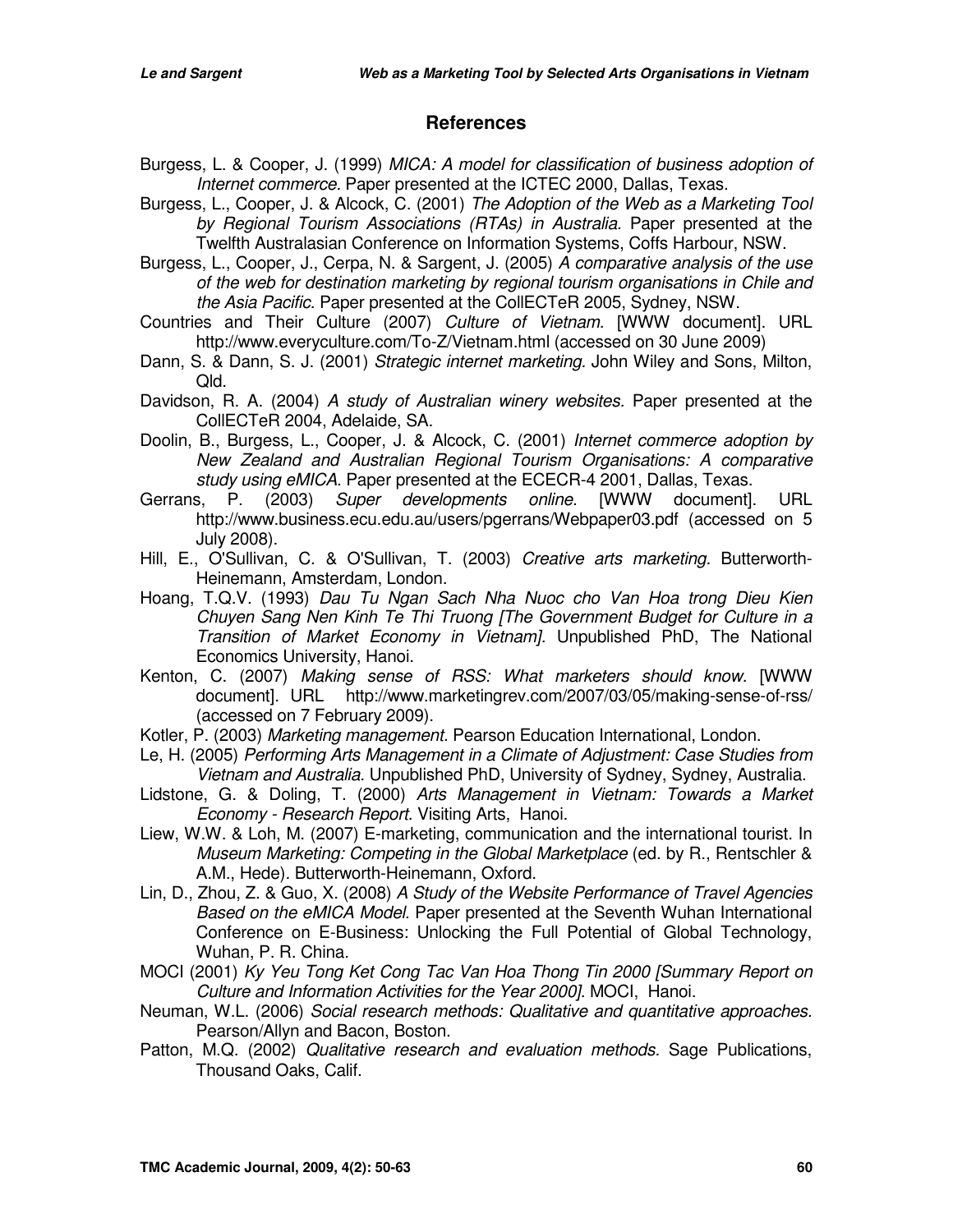- Population Council (2008). Findings from Recent and Ongoing Youth and Family Studies in Vietnam. [WWW document]. URL http://www.popcouncil.org/projects/ TA\_VietnamSurvey.html (accessed on 1 July 2008).
- Rentschler, R. (2002) Museum and performing arts marketing: The age of discovery. Journal of Arts Management, Law, and Society, **32** (1), 7-14.
- Trotter, R. (1998) The changing face and function of museums. Media International Australia Incorporating Culture and Policy, **89**, 47-61.
- Vietnam Tourism (2009) Tourist Statistics. [WWW document]. URL http://www.vietnamtourism.com/e\_pages/news/index.asp?loai=1&chucnang=07 (accessed on 20 June 2009).
- Visiting Arts (2001) Curriculum Development in the Management of Arts and Culture in Vietnam in a Market Economy Context. [WWW document]. URL http://www.britishcouncil.org/visitingarts/training/vietprog.html (accessed on 3 February 2003).
- Visiting Arts (2008) Việt Nam Cultural Profile. [WWW document]. URL http://www.culturalprofiles.net/viet\_nam/Directories/Vi\_ACYAIw-7879\_ADst Nam Cultural Profile/-2159.html (accessed on 1 July 2008).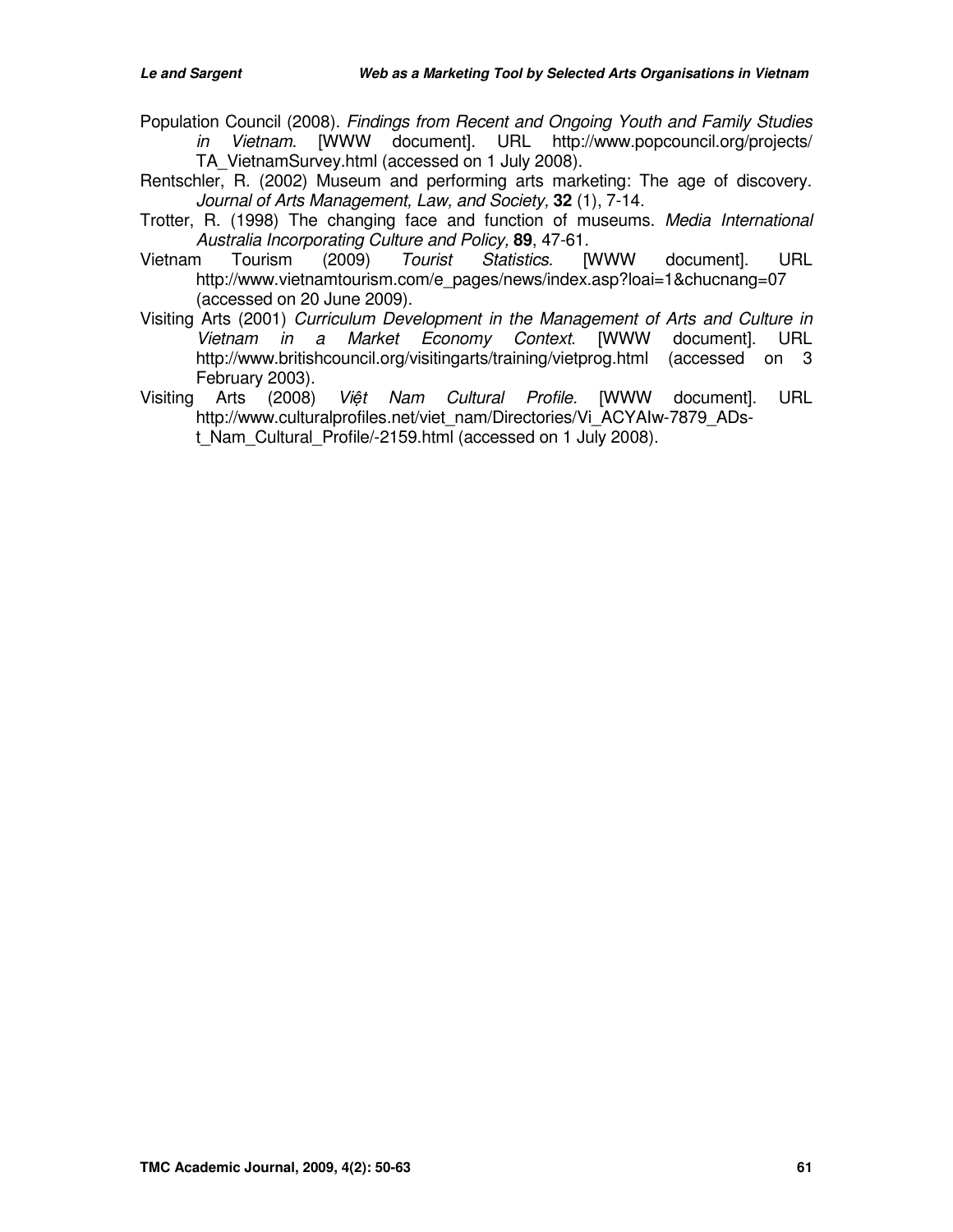| eMICA                                      | <b>Examples of Functionality</b>                                       |  |  |
|--------------------------------------------|------------------------------------------------------------------------|--|--|
| <b>Stage 1 - Promotion</b>                 |                                                                        |  |  |
| <b>Level 1</b> - Basic Information         | Company name, physical address, contact details, area of<br>business   |  |  |
| <b>Level 2 - Rich Information</b>          | Email contact, information on company activities, annual<br>report     |  |  |
| <b>Stage 2 - Provision</b>                 |                                                                        |  |  |
| <b>Level 1</b> $-$ Low Level Interactivity | Basic product catalogue, links to further info, online<br>enquiry form |  |  |
| <b>Level 2 - Medium Interactivity</b>      | Higher-level product catalogues, customer support,                     |  |  |
| <b>Level 3 - High Interactivity</b>        | Discussion forum, multimedia, subscription (emailed<br>newsletters)    |  |  |
| Stage 3 – Processing                       | Secure online transactions, order status and tracking                  |  |  |

# **APPENDIX A – E-MICA**

Source: eMICA; adapted from Burgess, L., Cooper, J. & Alcock, C. (2001) The Adoption of the Web as a Marketing Tool by Regional Tourism Associations (RTAs) in Australia. Paper presented at the Twelfth Australasian Conference on Information Systems, Coffs Harbour, NSW.